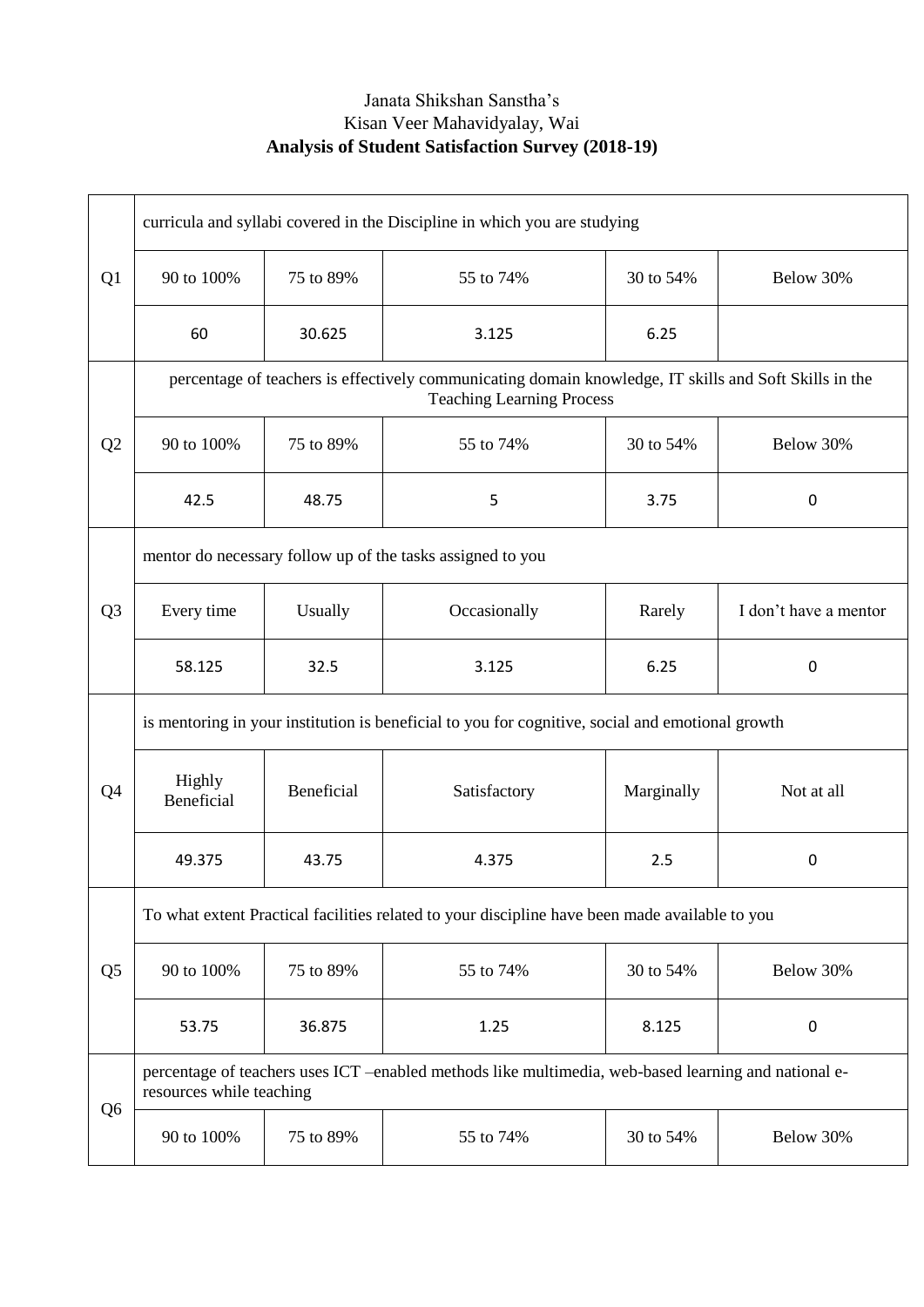|                | 43.125                                                                                                                                                                                                                                                   | 43.75                 | 10                     | 3.125                   | $\theta$          |  |  |
|----------------|----------------------------------------------------------------------------------------------------------------------------------------------------------------------------------------------------------------------------------------------------------|-----------------------|------------------------|-------------------------|-------------------|--|--|
|                | extent of opportunities given to you for outdoor learning like internship, student exchanges, filed visits and<br>projects                                                                                                                               |                       |                        |                         |                   |  |  |
| Q7             | All of the above                                                                                                                                                                                                                                         | Three of the<br>above | Any three of the above | Any one of<br>the above | None of the above |  |  |
|                | 35                                                                                                                                                                                                                                                       | 52.5                  | 6.25                   | 6.25                    | $\Omega$          |  |  |
|                | the institution provide the opportunities for experiential learning like problem- based learning case-based<br>learning, evidence-based learning, competency building, seminars, group discussion, to enhance knowledge<br>and skills in your discipline |                       |                        |                         |                   |  |  |
| Q <sub>8</sub> | All of the above                                                                                                                                                                                                                                         | Three of the<br>above | Any three of the above | Any one of<br>the above | None of the above |  |  |
|                | 45                                                                                                                                                                                                                                                       | 35.625                | 10.625                 | 8.75                    | 0                 |  |  |
|                | the level of opportunities provided by your institution to develop employability and entrepreneurship skills to<br>prepare you for your career                                                                                                           |                       |                        |                         |                   |  |  |
| Q <sub>9</sub> | <b>High Level</b>                                                                                                                                                                                                                                        | Appreciable<br>Level  | Satisfactory Level     | Marginal<br>Level       | No opportunity    |  |  |
|                | 55.625                                                                                                                                                                                                                                                   | 33.75                 | 4.375                  | 6.25                    | 0                 |  |  |
|                | level of monitoring and evaluation is available in your institution for assessing the effectiveness and<br>instructiveness of the classroom / learning session                                                                                           |                       |                        |                         |                   |  |  |
| Q10            | <b>High Level</b>                                                                                                                                                                                                                                        | Appreciable<br>Level  | Satisfactory Level     | Marginal<br>Level       | No opportunity    |  |  |
|                | 52.5                                                                                                                                                                                                                                                     | 34.375                | 5.625                  | 7.5                     | 0                 |  |  |
|                | what extent the institutional environment and class room teaching has improved your creative thinking and<br>analytical skills                                                                                                                           |                       |                        |                         |                   |  |  |
| Q11            | <b>High Level</b>                                                                                                                                                                                                                                        | Appreciable<br>Level  | Satisfactory Level     | Marginal<br>Level       | No opportunity    |  |  |
|                | 32.5                                                                                                                                                                                                                                                     | 55                    | 5.625                  | 6.875                   | $\mathbf 0$       |  |  |
|                | How frequently your performance in academic assignments are discussed and reviewed with you by the<br>teachers                                                                                                                                           |                       |                        |                         |                   |  |  |
| Q12            | Regularly                                                                                                                                                                                                                                                | Often                 | Sometimes              | Rarely                  | Never             |  |  |
|                | 73.75                                                                                                                                                                                                                                                    | 15                    | 2.5                    | 8.75                    | $\mathbf 0$       |  |  |
| Q13            | assessment about the internal evaluation process by the teachers                                                                                                                                                                                         |                       |                        |                         |                   |  |  |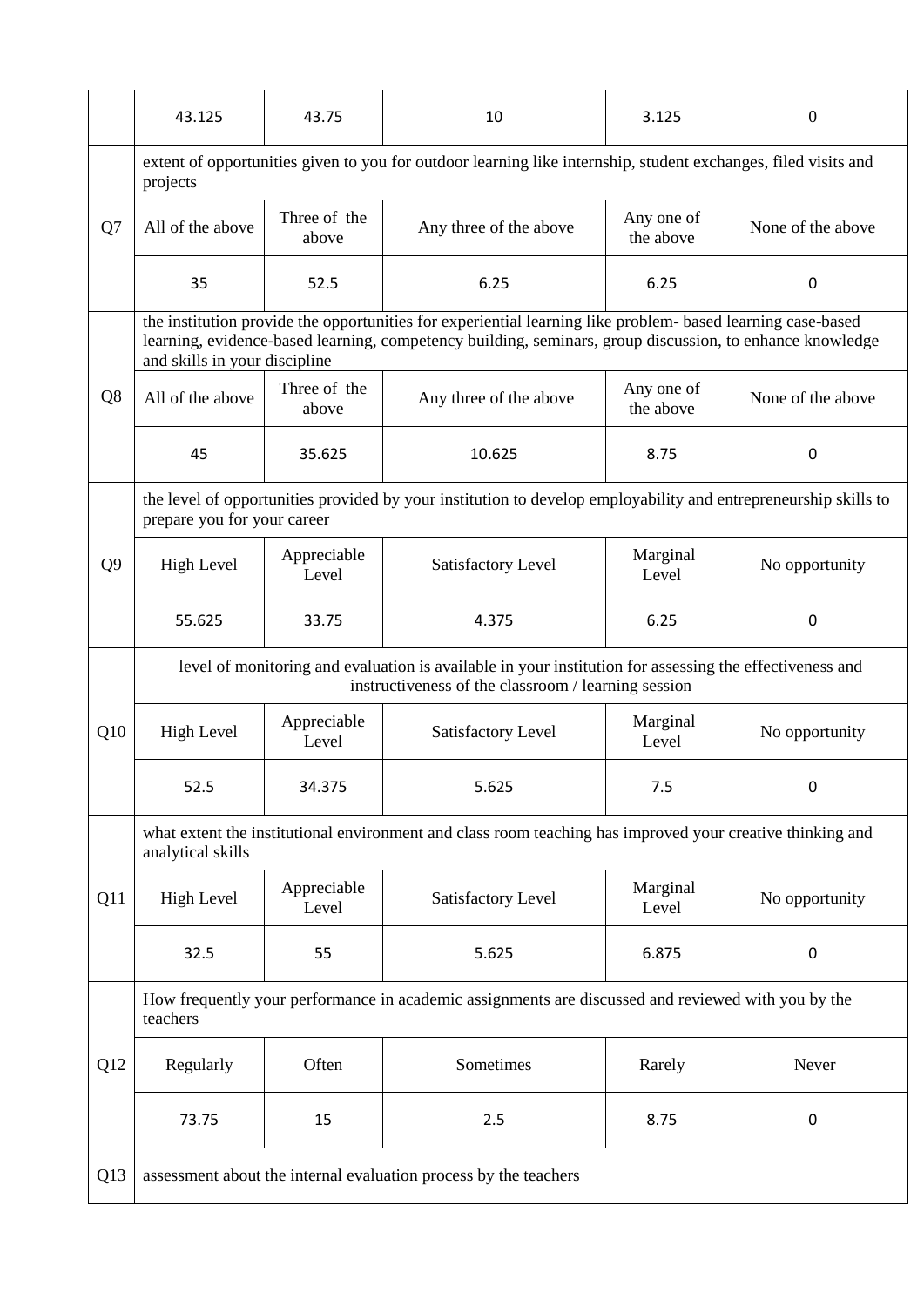|                 | Always fair                                                                                                                                                               | More often<br>fair     | Sometimes fair                                                                                                 | Usually<br>unfair        | Always unfair              |  |  |
|-----------------|---------------------------------------------------------------------------------------------------------------------------------------------------------------------------|------------------------|----------------------------------------------------------------------------------------------------------------|--------------------------|----------------------------|--|--|
|                 | 56.25                                                                                                                                                                     | 34.375                 | 1.875                                                                                                          | 7.5                      | 0                          |  |  |
|                 | the average time taken by the institution for declaration of internal examination results                                                                                 |                        |                                                                                                                |                          |                            |  |  |
| Q14             | Within 15 days                                                                                                                                                            | 16 days to 30<br>days  | 31 days to 45 days                                                                                             | 46 days to 60<br>days    | Beyond 60 days             |  |  |
|                 | 38.125                                                                                                                                                                    | 38.75                  | 13.75                                                                                                          | 9.375                    | $\mathbf 0$                |  |  |
|                 | teachers enable to identify your strengths and weaknesses and help you to develop your strengths and<br>overcome your weaknesses by providing timely counselling and care |                        |                                                                                                                |                          |                            |  |  |
| Q15             | Every time                                                                                                                                                                | Usually                | Occasionally                                                                                                   | Rarely                   | Never                      |  |  |
|                 | 73.75                                                                                                                                                                     | 15.625                 | 3.75                                                                                                           | 6.875                    | 0                          |  |  |
|                 |                                                                                                                                                                           |                        | award of your institution in terms of "stars" in relation to quality of teaching learning and evaluation, what |                          |                            |  |  |
| Q <sub>16</sub> | *****                                                                                                                                                                     | ****                   | ***                                                                                                            | $**$                     | $\ast$                     |  |  |
|                 | 62.5                                                                                                                                                                      | 27.5                   | 4.375                                                                                                          | 5.625                    | $\mathbf 0$                |  |  |
|                 | the teachers prepare for the classes                                                                                                                                      |                        |                                                                                                                |                          |                            |  |  |
| Q17             | Thoroughly                                                                                                                                                                | Satisfactorily         | Poorly                                                                                                         | Indifferently            | Won't teach at all         |  |  |
|                 | 41.25                                                                                                                                                                     | 48.125                 | 3.125                                                                                                          | 7.5                      | $\pmb{0}$                  |  |  |
|                 | the teachers able to communicate                                                                                                                                          |                        |                                                                                                                |                          |                            |  |  |
| Q18             | Always<br>effective                                                                                                                                                       | Sometimes<br>effective | Just satisfactorily                                                                                            | Generally<br>ineffective | Very poor<br>communication |  |  |
|                 | 78.75                                                                                                                                                                     | 11.25                  | 1.25                                                                                                           | 8.75                     | $\pmb{0}$                  |  |  |
|                 | The teacher's approach to teaching can be described as                                                                                                                    |                        |                                                                                                                |                          |                            |  |  |
| Q19             | Excellent                                                                                                                                                                 | Very good              | good                                                                                                           | fair                     | poor                       |  |  |
|                 | 49.375                                                                                                                                                                    | 42.5                   | 1.25                                                                                                           | 6.875                    | 0                          |  |  |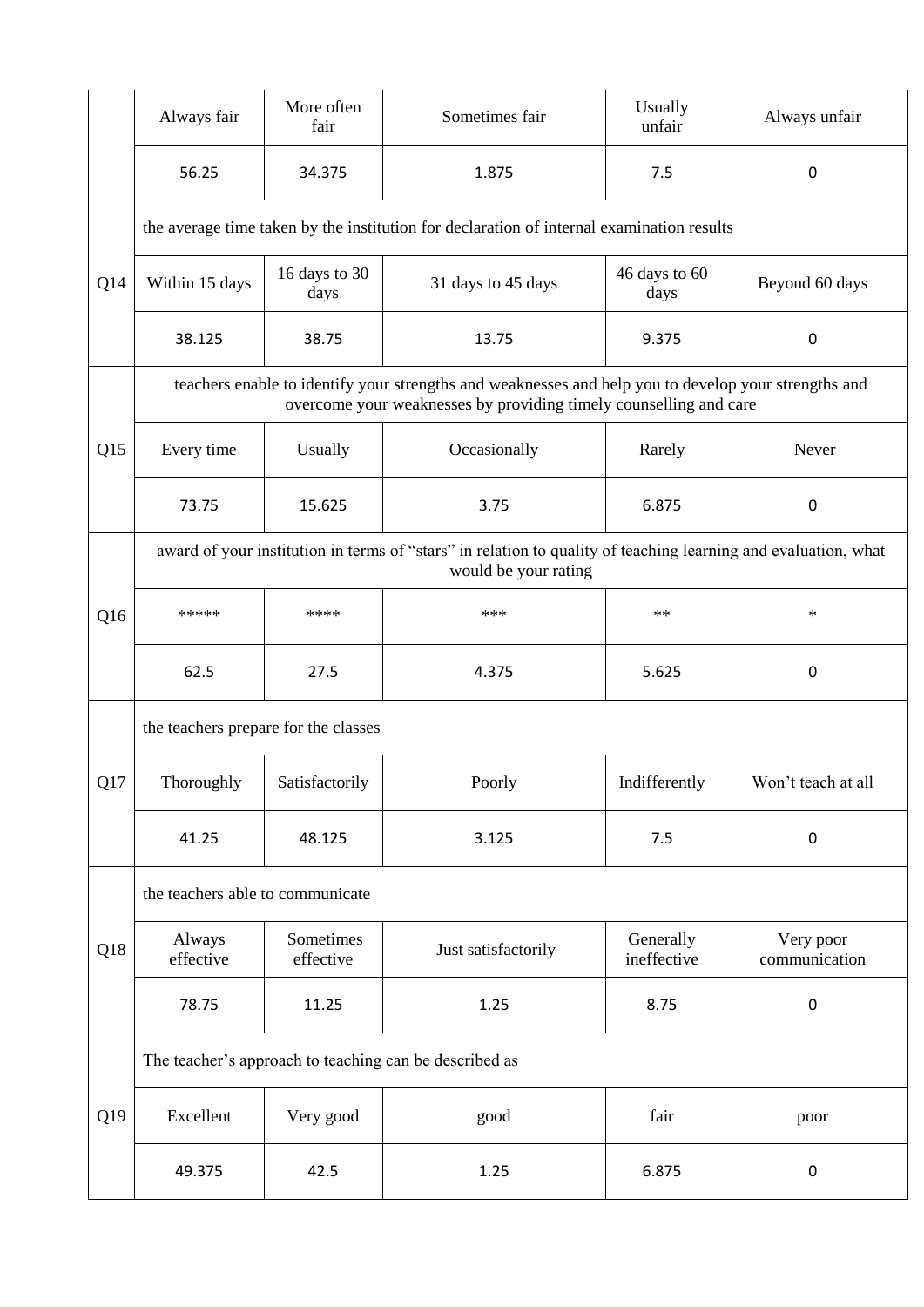|     | The institution provides multiple opportunities to learn and grow                                                                                                                   |            |                         |             |                   |  |  |
|-----|-------------------------------------------------------------------------------------------------------------------------------------------------------------------------------------|------------|-------------------------|-------------|-------------------|--|--|
| Q20 | Strongly agree                                                                                                                                                                      | Agree      | Neutral                 | Disagree    | Strongly disagree |  |  |
|     | 38.75                                                                                                                                                                               | 50.625     | 3.75                    | 6.875       | $\mathbf 0$       |  |  |
| Q21 | Teachers inform you about your expected competencies, course outcomes and programme outcomes.                                                                                       |            |                         |             |                   |  |  |
|     | Every time                                                                                                                                                                          | Usually    | Occasionally/Sometimes  | Rarely      | Never             |  |  |
|     | 52.5                                                                                                                                                                                | 35.625     | 5                       | 6.875       | 0                 |  |  |
|     | The teachers illustrate the concepts through examples and applications.                                                                                                             |            |                         |             |                   |  |  |
| Q22 | Every time                                                                                                                                                                          | Usually    | Occasionally/ Sometimes | Rarely      | Never             |  |  |
|     | 60.625                                                                                                                                                                              | 27.5       | 5                       | 6.875       | 0                 |  |  |
|     | The teachers identify your strengths and encourage you with providing right level of challenges.                                                                                    |            |                         |             |                   |  |  |
| Q23 | Fully                                                                                                                                                                               | Reasonably | Partially               | Slightly    | Unable to         |  |  |
|     | 62.5                                                                                                                                                                                | 27.5       | 3.125                   | 6.875       | 0                 |  |  |
|     | Teachers are able to identify your weaknesses and help you to overcome them.                                                                                                        |            |                         |             |                   |  |  |
| Q24 | Every time                                                                                                                                                                          | Usually    | Occasionally/Sometimes  | Rarely      | Never             |  |  |
|     | 55                                                                                                                                                                                  | 34.375     | 3.125                   | 7.5         | 0                 |  |  |
| Q25 | The institution makes effort to engage students in the monitoring, review and continuous quality improvement<br>of the teaching Learning experience.                                |            |                         |             |                   |  |  |
|     | Strongly agree                                                                                                                                                                      | Agree      | Neutral                 | Disagree    | Strongly disagree |  |  |
|     | 58.125                                                                                                                                                                              | 31.25      | 4.375                   | 6.25        | 0                 |  |  |
| Q26 | The institute / teachers use student centric methods, such as experiential learning, Participative learning and<br>problem solving methodologies for enhancing learning experiences |            |                         |             |                   |  |  |
|     | To a great<br>extent                                                                                                                                                                | Moderate   | Some what               | Very little | Not at all        |  |  |